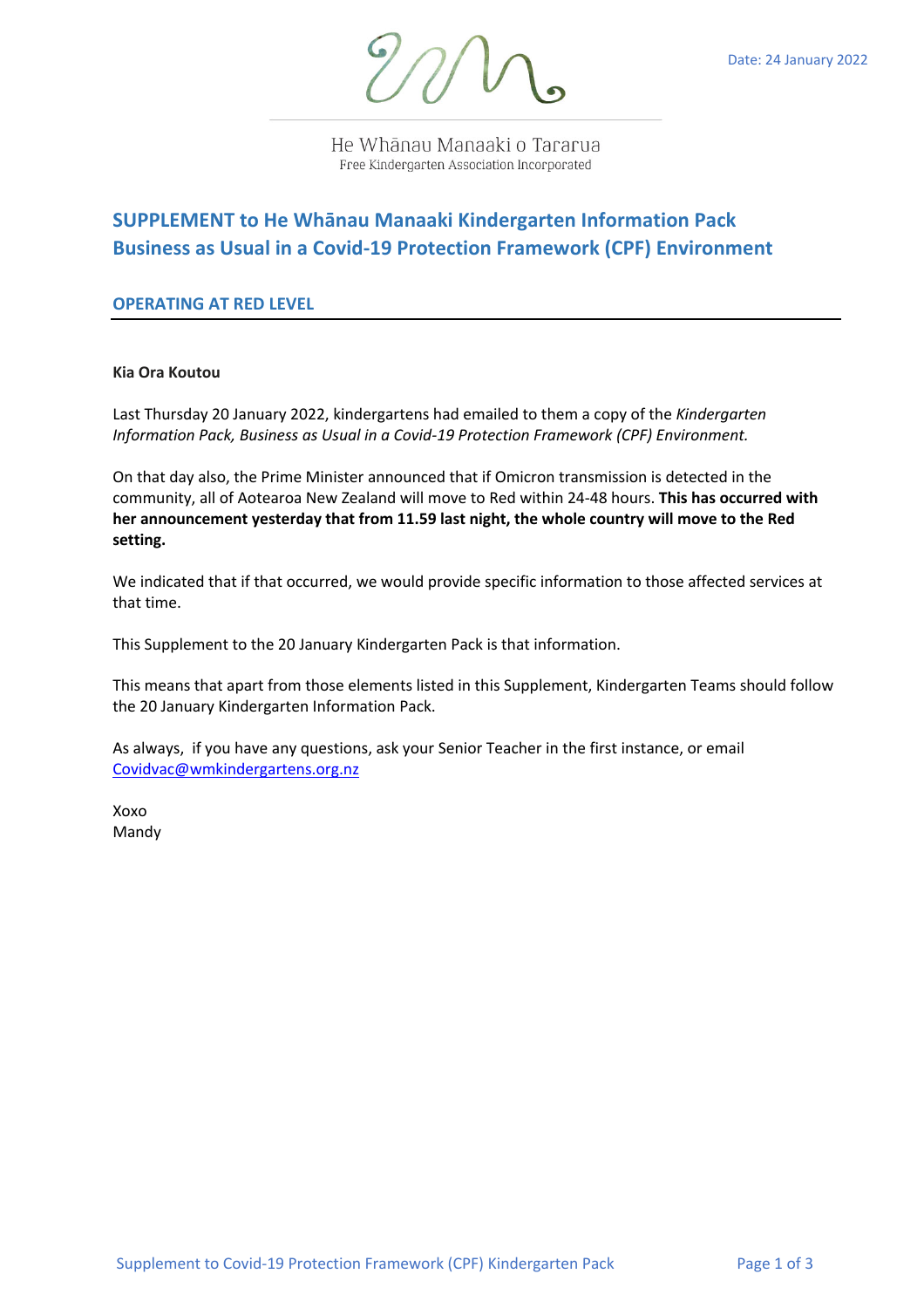

He Whānau Manaaki o Tararua Free Kindergarten Association Incorporated

# **SUPPLEMENT to He Whānau Manaaki Kindergarten Information Pack Business as Usual in a Covid-19 Protection Framework (CPF) Environment**

## **OPERATING AT RED LEVEL**

Elements Different to 20 January Kindergarten Information Pack (Please note: these supersede the 20 January Pack)

### **Children's Attendance at Kindergarten**

Ministry of Education advice is: *Parents/caregivers who can supervise their children at home are encouraged to do so.* However, the Prime Minister has indicated that the country may be at the Red setting for several weeks. This means that teaching teams should work closely with whānau to support them to do what's best for their child/ren and whānau. It may be that children come on some days but not others, or it may be that they attend on all days they are enrolled. Children must not be excluded from attending kindergarten. Again, if you have significant concerns for the health or wellbeing of specific children, contact your Senior Teacher.

**Parents/caregivers of children with complex medical needs** should seek advice from their health professional about whether it is appropriate to come to kindergarten.

#### **Wearing a Mask or Face Covering**

Mask-wearing to and from kindergarten (eg, when someone gets out of their car to walk to the kindergarten) and while at kindergarten **is required** for all people 12 years and over, this includes both inside and outside the kindergarten. Staff working with children are not required to wear masks or face coverings, but may do so if they wish. Masks must fully cover both the nose and mouth of the wearer.

Mask wearing for adults (including those aged 12 years and over) when attending a celebration, community event, or excursion is required. **This includes staff** if the celebration, community event, or excursion is off site (ie. not in the kindergarten grounds).

We know that some people may not be able to wear a face covering and have an exemption. Mask wearing exemptions should not be questioned, either on their legitimacy or the reason for issue. Please support parents and whānau with mask exemptions to maintain other public health measures when inside the kindergarten. If you have significant concerns for the health or wellbeing of specific children or staff in your kindergarten (e.g., They may have a fragile medical condition) please contact your Senior Teacher to discuss this so we can determine the most appropriate way to support you.

#### **Celebrations, community events, or excursions**

Teams need to discuss with their Senior Teacher before they embark on any celebrations, community events, or excursions.

#### **Visitors to the kindergarten**

Visitors to the kindergarten should be kept to minimum.